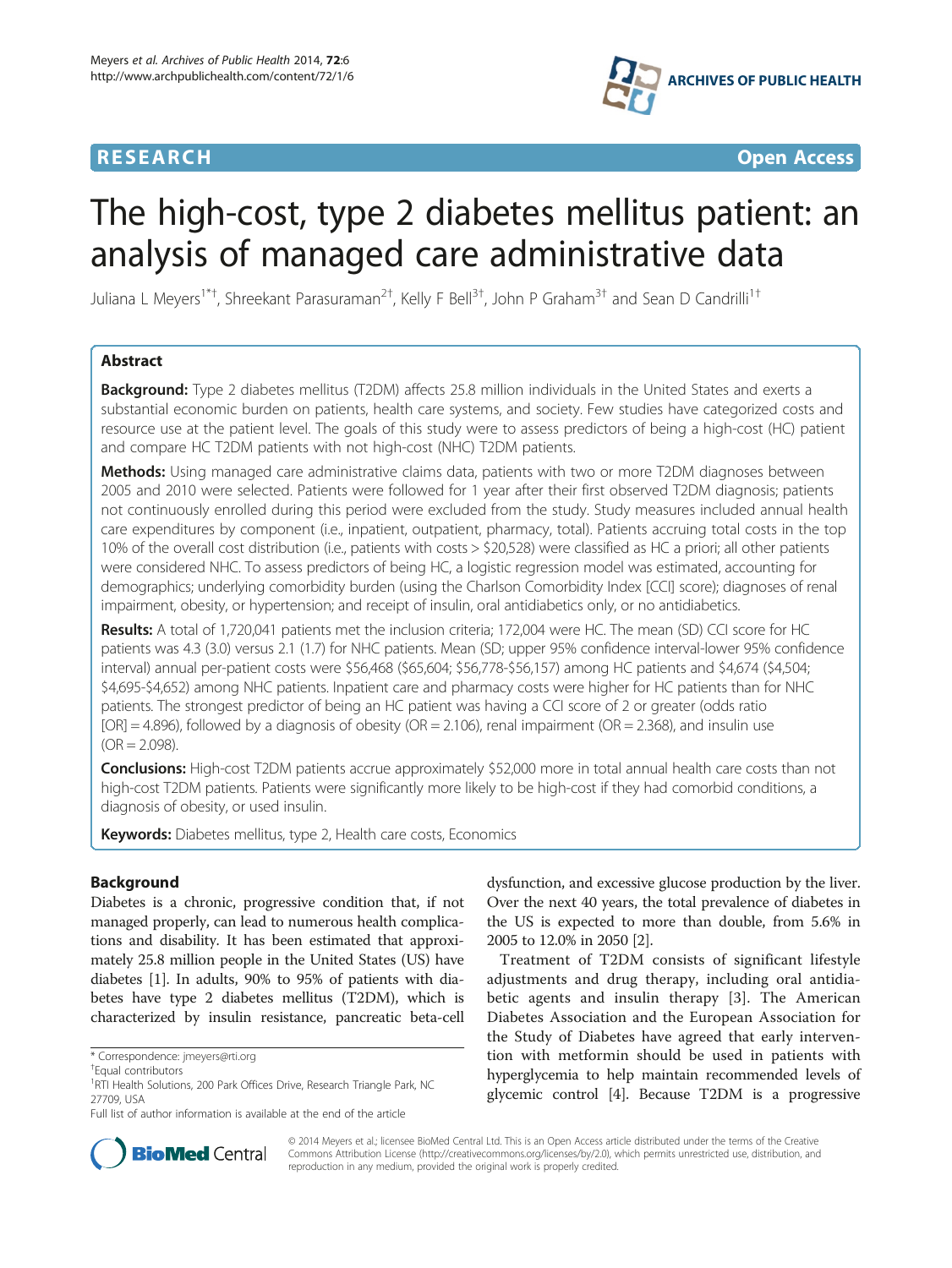disease, timely augmentation of therapy with additional agents, such as insulin, sulfonylureas, thiazolidinediones, dipeptidyl peptidase-4 inhibitors, and glucagon like peptide-1 receptor agonists, also is recommended [[5\]](#page-11-0).

It is well established that the costs attributable to diabetes (including T2DM) are substantial. One recent estimate suggested that the total economic burden of all types of diabetes in the US exceeds \$174 billion annually, which includes \$116 billion in excess medical expenditures and \$58 billion in reduced nation productivity [[6](#page-11-0)]. Medical costs attributed to all types of diabetes include \$27 billion for direct care, \$58 billion to treat patients with diabetes-related chronic complications, and \$31 billion in excess general medical costs [\[6](#page-11-0)].

Significant evidence exists showing the relationship between diabetes-related costs and observed glucose values [\[7](#page-11-0)-[12\]](#page-11-0). However, as informative as these studies have been in communicating the economic impact of diabetes, many studies have included data from sources outside the US or did not focus on managed care populations. Further, identifying T2DM patients who could be considered high cost (HC) is of significant interest to health care payers, given the rising health care costs in the US—interventions could be developed that would focus on patients who are likely to become HC and therefore minimize costs of the disease. Previous studies have identified HC patients in other disease areas (e.g., acute coronary syndromes) [\[13](#page-11-0)]; but to our knowledge, no retrospective analysis has been published that examines HC patients with T2DM.

The goal of this analysis was to document the actual health care costs incurred by payers for a T2DM population and to determine which factors were associated with patients in the higher tiers of the T2DM cost distribution. Additionally, this study compared health care costs for patients who were identified as HC with patients who were identified as not high cost (NHC).

## Methods

This analysis used the LifeLink database (formerly Phar-Metrics), a commercially available source of computerized administrative claims from 95 managed care health plans covering more than 61 million unique patients. The database included claims from private health plans in all four US geographic regions and had an age and sex distribution representative of national managed care enrollment. The database included patient-level demographics and periods of health plan enrollment; primary and nonprimary diagnoses; detailed information about hospitalizations, diagnostic testing, and therapeutic procedures; inpatient and outpatient physician services; prescription drug use; and cost data in the form of managed-care reimbursement rates for each service. Data are tracked longitudinally within patients via

de-identified and unique patient numbers. For the purposes of this analysis, the most recent 5 years of data were used. RTI International's institutional review board determined that this study met all criteria for exemption. Data were available from January 1, 2005, through December 31, 2010.

All patients with at least two diagnoses of T2DM (International Classification of Diseases, Ninth Revision, Clinical Modification [ICD-9-CM] codes 250.×0 and 250.×2) during the selection window (January 1, 2005, through December 31, 2009) were initially identified for study inclusion. Requiring two T2DM diagnoses helped to rule out patients who may have been suspected of having T2DM but were never formally diagnosed and likely eliminated patients who were miscoded as having T2DM. For each patient identified, his or her index date was defined as the date of the first observed T2DM diagnosis. To allow for adequate follow-up time to address the research questions and to ensure that any observed lack of health care events was the result of no medical activity and not the result of cessation of care, patients were required to have at least 12 months of continuous post-index date observation. Furthermore, to obtain the largest possible sample size of patients with T2DM, we did not require patients to have received a diabetic medication, nor was any pre-index date enrollment required.

Subgroups of patients in the T2DM population were identified as HC or NHC on the basis of where their annual costs fell within the overall T2DM cost distribution. We identified two subgroups of HC T2DM patients a priori: those patients whose costs were in the 90th or greater percentile of all-cause costs and those patients whose costs were in the 80th or greater percentile of allcause costs. We also identified two subgroups of NHC T2DM patients: those patients whose costs were below the 90th percentile of all-cause costs and those patients whose costs were below the 80th percentile of all-cause costs. We chose to assess both the top 10% and top 20% of patients in the all-cause cost distribution for several reasons. First, it is a well-regarded rule of thumb that the top 20% of patients accrue 80% of health care costs [\[14\]](#page-11-0). We wished to evaluate whether this rule held true in a T2DM population. Second, previous studies examining HC patients in other disease areas have used similar methodology [[13](#page-11-0)]. We also felt that it was important to see if patient characteristics changed as we went from the top 20% of patients to the top 10% of patients. For this analysis examining HC and NHC T2DM patients, all-cause costs were examined (rather than T2DM-related costs) because many patients likely had coexisting conditions (e.g., hypertension or renal impairment) that were T2DM related but that may not have been coded as such in the claims.

HC patients then were compared with NHC patients. Key outcome measures that were analyzed included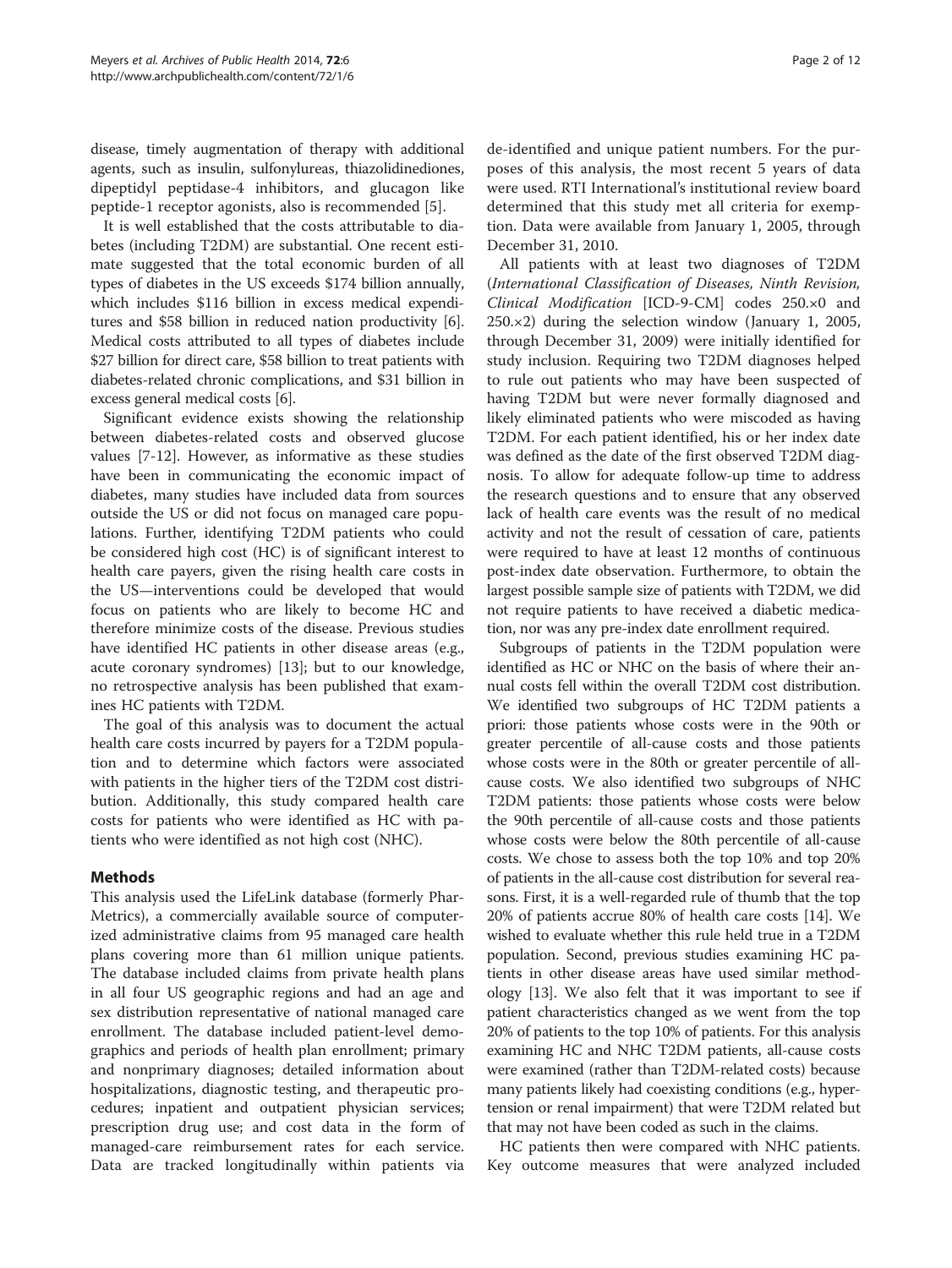patient characteristics, overall (all-cause) health care resource use and costs, and T2DM-related resource use and costs. All outcome measures presented in this paper were assessed over a 1-year post-index date follow-up period, unless stated otherwise. Patient characteristics that were assessed at the index date included age, sex, geographic region, insurance payer type (i.e., commercial, Medicare, Medicaid, self, Medicare Gap, and missing/unknown), and health plan type (i.e., health maintenance organization, preferred provider organization, point of service, indemnity, and missing/unknown). To assess overall comorbidity burden, we calculated a Charlson Comorbidity Index (CCI) score for each patient over the 1-year follow-up period. The mean CCI score, along with the number and percentage of patients with a score  $< 2$  or  $\ge 2$ , was reported. The CCI score included 17 categories of comorbidities, as defined by ICD-9-CM diagnosis and procedure codes, with associated weights corresponding to the severity of the comorbid condition of interest [\[15](#page-11-0)]. Because all patients in the study had a diagnosis of T2DM and because we wished to evaluate underlying comorbidity burden independent of T2DM, comorbidities corresponding to T2DM were removed from the CCI score (i.e., we did not want the CCI to be inflated for all patients). Antidiabetic agents received were reported by class (i.e., sulfonylureas, meglitinide, biguanide, thiazolidinedione, alpha-glucosidase inhibitor, dipeptidyl peptidase-4, glucagon-like peptide-1, and insulin).

For each patient, overall health care utilization and associated costs were aggregated across all encounters, regardless of reason, observed during the 1-year postindex date period. The following categories of overall health care utilization and costs were evaluated and reported: inpatient, skilled nursing facility, emergency department, outpatient hospital, office visit, laboratory service, other outpatient care, pharmacy, and total health care utilization. For each category of overall health care utilization, the number and percentage of patients with a visit or admission, the mean (standard deviation [SD]) number of visits or admissions, and the per-patient costs were reported. Additionally, for patients with an inpatient or skilled nursing facility admission, the average number of days per admission was reported.

The total volume and associated costs of health care services specifically related to T2DM also was reported. Hospital admissions related to T2DM were identified by searching for inpatient hospital confinements in which T2DM was recorded as the primary discharge diagnosis  $(i.e., ICD-9-CM codes 250.x0 and 250.x2).$  Office, emergency department, outpatient hospital, other outpatient visits, and laboratory services related to T2DM were identified by searching for medical claims with any diagnosis (i.e., primary or secondary) of T2DM and a relevant place-of-service code for the care setting of interest.

Additionally, we evaluated the use and associated costs of all disease-specific medications for which a claim was generated. Medications were identified using appropriate National Drug Codes and Healthcare Common Procedure Coding System codes, brand and generic product names, and therapeutic class descriptions provided in the database.

All analyses were carried out using SAS (Version 9; Cary, North Carolina) statistical software. Descriptive analyses entailed the tabular display of mean and SDs for continuous variables of interest (e.g., total health care costs) and the frequency distribution of categorical variables of interest (e.g., health plan type). All-cause and diabetes-related health care costs were updated to 2011 US dollars, using the medical care component of the US Consumer Price Index.

Logistic regression models were estimated to assess predictors of being an HC patient with T2DM (separate models for the top-10% and the top-20% groups). The dependent variable was a dichotomous (i.e., 0 or 1) variable indicating whether the patient was in the HC cohort. Demographic characteristics that have repeatedly been shown to be associated with costs were used as independent variables and included patient age (i.e., < 35 years, 35–44 years, and 45–54 years vs.  $\geq$  55 years), sex (i.e., male vs. female), geographic region (i.e., South, Midwest, and West vs. East), health plan type (i.e., preferred provider organization, point of service, indemnity, and missing/unknown vs. health maintenance organization), and payer type (i.e., Medicaid, Medicare, self, Medicare Gap, and missing/unknown vs. commercial). Clinical variables available in the database were also selected as independent variables and included the CCI score (i.e., CCI score < 2 vs. CCI score  $\geq$  2), the types of pharmacologic treatments the patient received (i.e., insulin and oral antidiabetic medications vs. no pharmacological treatment), a diagnosis of renal impairment (i.e., had a renal impairment diagnosis vs. did not have a renal impairment diagnosis), and a diagnosis of obesity (i.e., had an obesity diagnosis vs. did not have an obesity diagnosis). Patients with missing age, sex, health plan, and health payer information were excluded from the regression models.

## Results

Among the 1.72 million T2DM patients in the database who met the initial study inclusion and exclusion criteria, 344,019 were identified as being in the top 20% of the cost distribution (i.e., costs > \$10,901), and 172,004 were identified as being in the top 10% of the cost distribution (i.e., costs > \$20,528) (Table [1](#page-3-0)). Mean (SD) patient age among patients in the top 20% of the cost distribution was 57.2 (13.7) years versus 57.7 (14.9) years among patients in the bottom 80% of the cost distribution. In both the top 20% and the bottom 80% of patients, sex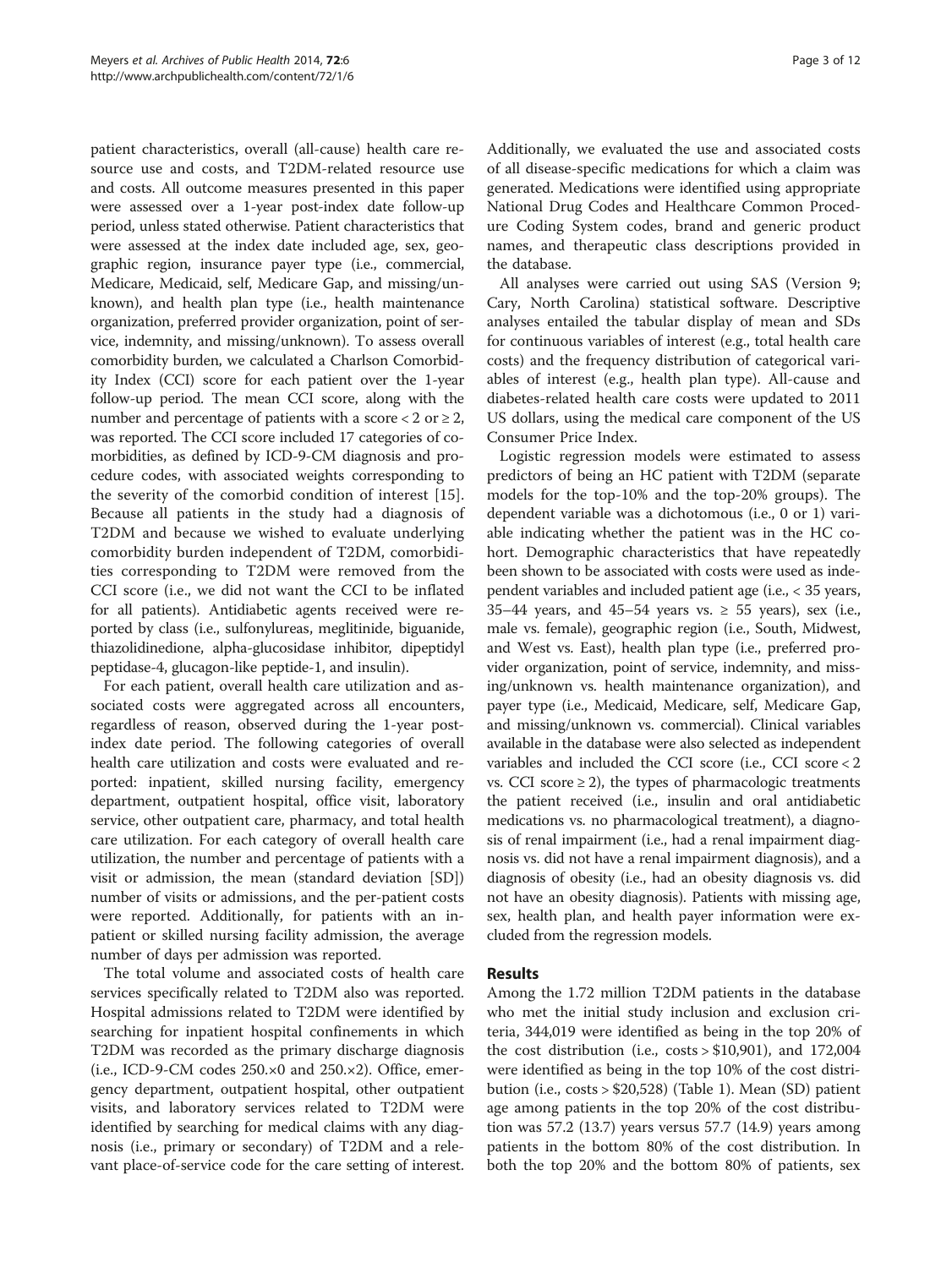## <span id="page-3-0"></span>Table 1 Characteristics of the study sample, by cohort

|                                 | Cohort           |         |                     |         |                  |         |                     |         |
|---------------------------------|------------------|---------|---------------------|---------|------------------|---------|---------------------|---------|
|                                 | Top 10% of costs |         | Bottom 90% of costs |         | Top 20% of costs |         | Bottom 80% of costs |         |
|                                 | N                | %       | N                   | $\%$    | N                | $\%$    | N                   | $\%$    |
| Total sample                    | 172,004          |         | 1,548,037           |         | 344,019          |         | 1,376,022           |         |
| Age (years)                     |                  |         |                     |         |                  |         |                     |         |
| < 18                            | 1,194            | 0.69%   | 17,232              | 1.11%   | 3,469            | 1.01%   | 14,957              | 1.09%   |
| 18-25                           | 1,445            | 0.84%   | 17,163              | 1.11%   | 3,269            | 0.95%   | 15,339              | 1.11%   |
| 25-34                           | 4,920            | 2.86%   | 56,918              | 3.68%   | 11,866           | 3.45%   | 49,972              | 3.63%   |
| 35-44                           | 14,922           | 8.68%   | 164,584             | 10.63%  | 31,878           | 9.27%   | 147,628             | 10.73%  |
| 45-54                           | 40,506           | 23.55%  | 359,704             | 23.24%  | 80,397           | 23.37%  | 319,813             | 23.24%  |
| 55-64                           | 69,775           | 40.57%  | 474,253             | 30.64%  | 130,935          | 38.06%  | 413,093             | 30.02%  |
| $\geq 65$                       | 39,168           | 22.77%  | 457,026             | 29.52%  | 82,028           | 23.84%  | 414,166             | 30.10%  |
| Missing/unknown                 | 74               | 0.04%   | 1,157               | 0.07%   | 177              | 0.05%   | 1,054               | 0.08%   |
| Mean (SD)                       | 57.46            | (12.89) | 57.61               | (14.82) | 57.17            | (13.66) | 57.7                | (14.87) |
| Sex                             |                  |         |                     |         |                  |         |                     |         |
| Male                            | 86,359           | 50.21%  | 789,524             | 51%     | 164,587          | 47.84%  | 711,296             | 51.69%  |
| Female                          | 85,630           | 49.78%  | 758,425             | 48.99%  | 179,402          | 52.15%  | 664,653             | 48.30%  |
| Missing/unknown                 | 15               | 0.01%   | 88                  | 0.01%   | 30               | 0.01%   | 73                  | 0.01%   |
| Geographic region               |                  |         |                     |         |                  |         |                     |         |
| East                            | 55,618           | 32.34%  | 521,500             | 33.69%  | 113,485          | 32.99%  | 463,633             | 33.69%  |
| South                           | 36,130           | 21.01%  | 371,487             | 24%     | 71,733           | 20.85%  | 335,884             | 24.41%  |
| Midwest                         | 55,462           | 32.24%  | 444,249             | 28.70%  | 110,809          | 32.21%  | 388,902             | 28.26%  |
| West                            | 24,794           | 14.41%  | 210,801             | 13.62%  | 47,992           | 13.95%  | 187,603             | 13.63%  |
| Health plan type                |                  |         |                     |         |                  |         |                     |         |
| Health maintenance organization | 37,332           | 21.70%  | 293,868             | 18.98%  | 73,580           | 21.39%  | 257,620             | 18.72%  |
| Preferred provider organization | 96,019           | 55.82%  | 873,018             | 56.40%  | 190,440          | 55.36%  | 778,597             | 56.58%  |
| Point of service                | 23,776           | 13.82%  | 178,510             | 11.53%  | 45,378           | 13.19%  | 156,908             | 11.40%  |
| Indemnity                       | 13,218           | 7.68%   | 181,335             | 11.71%  | 31,063           | 9.03%   | 163,490             | 11.88%  |
| Missing/unknown                 | 1,659            | 0.96%   | 21,306              | 1.38%   | 3,558            | 1.03%   | 19,407              | 1.41%   |
| Payer type                      |                  |         |                     |         |                  |         |                     |         |
| Commercial                      | 125,980          | 73.24%  | 1,156,587           | 74.71%  | 253,795          | 73.77%  | 1,028,772           | 74.76%  |
| Medicaid                        | 3,154            | 1.83%   | 17,382              | 1.12%   | 6,019            | 1.75%   | 14,517              | 1.05%   |
| Medicare                        | 18,213           | 10.59%  | 91,170              | 5.89%   | 31,044           | 9.02%   | 78,339              | 5.69%   |
| Self                            | 19,946           | 11.60%  | 213,595             | 13.80%  | 42,432           | 12.33%  | 191,109             | 13.89%  |
| Medicare Gap                    | 3,987            | 2.32%   | 60,944              | 3.94%   | 9,317            | 2.71%   | 55,614              | 4.04%   |
| Missing/unknown                 | 724              | 0.42%   | 8,359               | 0.54%   | 1,412            | 0.41%   | 7,671               | 0.56%   |
| CCI Score <sup>a</sup>          |                  |         |                     |         |                  |         |                     |         |
| Mean (SD)                       | 4.27 (3.04)      |         | 2.07(1.68)          |         | 3.66(2.75)       |         | 1.95(1.55)          |         |
| CCI < 2                         | 32,217           | 18.73%  | 879,610             | 56.82%  | 88,195           | 25.64%  | 823,632             | 59.86   |
| $CCI \geq 2$                    | 139,787          | 81.27%  | 668,427             | 43.18%  | 255,824          | 74.36%  | 552,390             | 40.14   |
| Charlson comorbidities          |                  |         |                     |         |                  |         |                     |         |
| Myocardial infarction           | 20,594           | 11.97%  | 32,411              | 2.09%   | 29,040           | 8.44%   | 23,965              | 1.74%   |
| Congestive heart failure        | 36,022           | 20.94%  | 84,121              | 5.43%   | 55,756           | 16.21%  | 64,387              | 4.68%   |
| Peripheral vascular disease     | 21,069           | 12.25%  | 68,687              | 4.44%   | 34,510           | 10.03%  | 55,246              | 4.01%   |
| Cardiovascular disease          | 31,358           | 18.23%  | 109,220             | 7.06%   | 53,770           | 15.63%  | 86,808              | 6.31%   |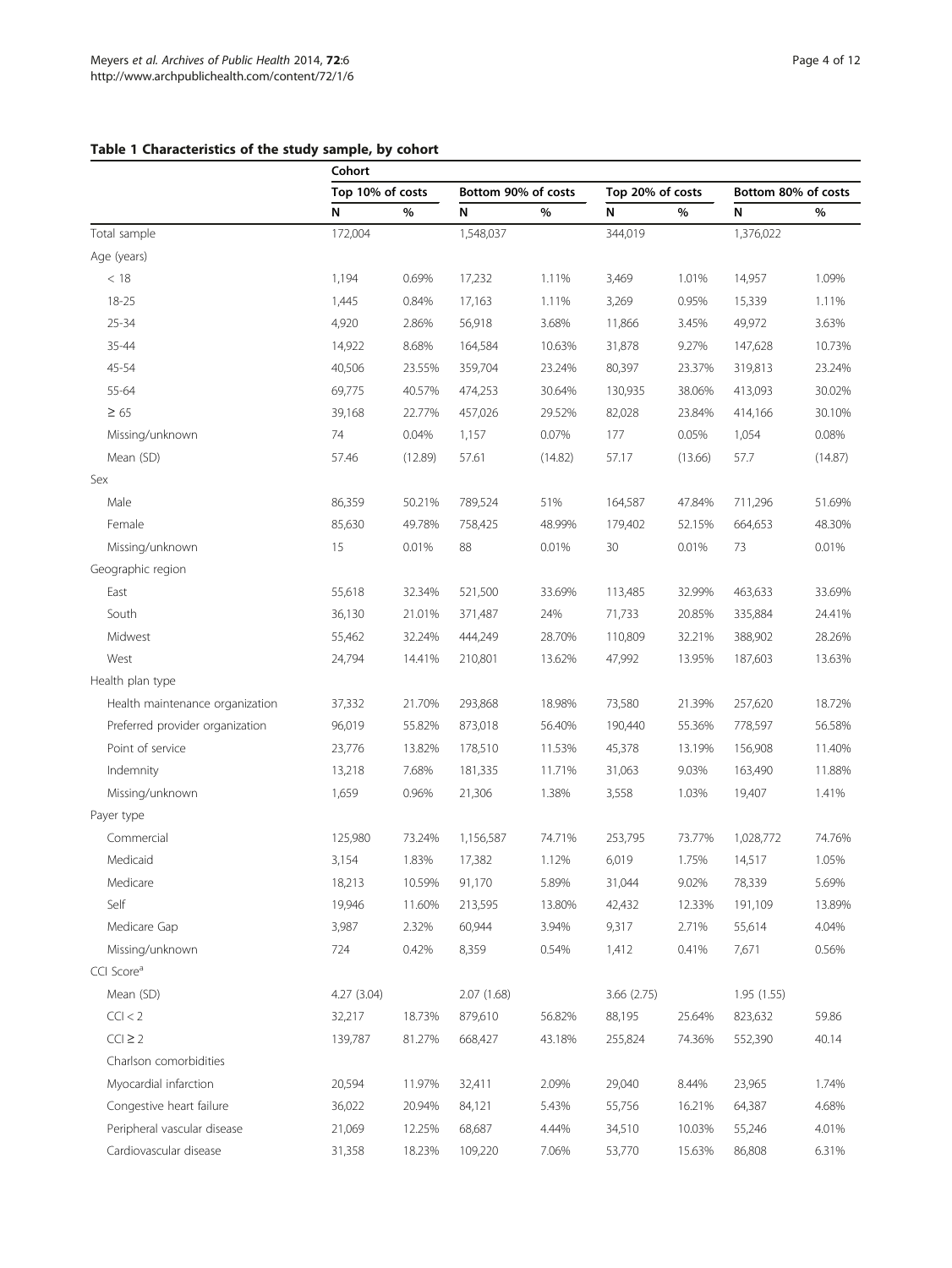Table 1 Characteristics of the study sample, by cohort (Continued)

| Dementia                               | 2,419   | 1.41%  | 11,390    | 0.74%  | 4,765   | 1.39%  | 9,044     | 0.66%  |
|----------------------------------------|---------|--------|-----------|--------|---------|--------|-----------|--------|
| Chronic pulmonary disease              | 49,776  | 28.94% | 213,749   | 13.81% | 89,955  | 26.15% | 173,570   | 12.61% |
| Rheumatological disease                | 8,821   | 5.13%  | 30,566    | 1.97%  | 15,119  | 4.39%  | 24,268    | 1.76%  |
| Peptic ulcer disease                   | 5,174   | 3.01%  | 13,678    | 0.88%  | 8,643   | 2.51%  | 10,209    | 0.74%  |
| Mild liver disease                     | 3,654   | 2.12%  | 6,305     | 0.41%  | 5,380   | 1.56%  | 4,579     | 0.33%  |
| Diabetes without chronic complications | 169,829 | 98.74% | 1,525,023 | 98.51% | 339,677 | 98.74% | 1,355,175 | 98.48% |
| Diabetes with chronic complications    | 45,140  | 26.24% | 219,433   | 14.17% | 83,992  | 24.41% | 180,581   | 13.12% |
| Paraplegia                             | 3,765   | 2.19%  | 4,538     | 0.29%  | 5,139   | 1.49%  | 3,164     | 0.23%  |
| Renal impairment                       | 17,789  | 10.34% | 29,344    | 1.90%  | 26,180  | 7.61%  | 20,953    | 1.52%  |
| Cancer                                 | 34,466  | 20.04% | 101,118   | 6.53%  | 54,085  | 15.72% | 81,499    | 5.92%  |
| Severe liver disease                   | 39,130  | 22.75% | 113,367   | 7.32%  | 66,117  | 19.22% | 86,380    | 6.28%  |
| Metastatic cancer                      | 9,830   | 5.71%  | 7,726     | 0.50%  | 12,346  | 3.59%  | 5,210     | 0.38%  |
| <b>HIV/AIDS</b>                        | 1,094   | 0.64%  | 2,050     | 0.13%  | 1,693   | 0.49%  | 1,451     | 0.11%  |
| Antidiabetic agents received on Index  |         |        |           |        |         |        |           |        |
| Glucagon-like peptide-1                | 991     | 0.58%  | 7,500     | 0.48%  | 2,390   | 0.69%  | 6,101     | 0.44%  |
| Dipeptidyl peptidase-4                 | 629     | 0.37%  | 6,071     | 0.39%  | 1,291   | 0.38%  | 5,409     | 0.39%  |
| Biguanides                             | 21,285  | 12.37% | 218,752   | 14.13% | 46.060  | 13.39% | 193,977   | 14.10% |
| Sulfonylureas                          | 14,169  | 8.24%  | 122,570   | 7.92%  | 29,290  | 8.51%  | 107,449   | 7.81%  |
| Thiazolidinedione                      | 9,976   | 5.80%  | 85,809    | 5.54%  | 23,079  | 6.71%  | 72,706    | 5.28%  |
| Meglitinides                           | 1,045   | 0.61%  | 7,266     | 0.47%  | 2,491   | 0.72%  | 5,820     | 0.42%  |
| Alpha-glucosidase inhibitors           | 187     | 0.11%  | 1,435     | 0.09%  | 460     | 0.13%  | 1,162     | 0.08%  |
| Insulin                                | 14,220  | 8.27%  | 70,542    | 4.56%  | 29,921  | 8.70%  | 54,841    | 3.99%  |
| Other antidiabetic agents              | 8,689   | 5.05%  | 79,749    | 5.15%  | 19,045  | 5.54%  | 69,393    | 5.04%  |
|                                        |         |        |           |        |         |        |           |        |

CCI = Charlson Comorbidity Index; SD = standard deviation.

<sup>a</sup>CCI score calculated in the 1-year post-index date period.

distribution was approximately equal. The mean (SD) CCI score was greater among patients in the top 20% of the cost distribution (3.7 [2.8]), than among patients in the bottom 80% of the cost distribution (2.0 [1.6]). Chronic pulmonary disease, liver disease, and congestive heart failure were the most common conditions in both cohorts. The percentage of patients receiving oral antidiabetic medications at index date was approximately the same in both cohorts; however, more than twice the percentage of patients in the top 20% of the cost distribution received insulin, compared with patients in the bottom 80% of the cost distribution (8.7% vs. 4.0%).

Patients in the top 10% of the cost distribution were found to be similar to patients in the top 20% of the cost distribution in terms of mean age, sex distribution, geographic region, health plan type, and payer type. The mean (SD) CCI score was greater for patients in the top 10% of the cost distribution (4.3 [3.0]), with a greater percentage of these patients having nearly all of the individual CCI components, than for patients in the top 20% of the cost distribution (2.1 [1.7]). Additionally, approximately the same percentage of patients in the top 10% of the cost distribution received oral antidiabetic medications and insulin as in the top 20% of the cost distribution.

The strongest predictor of being an HC patient (either in the top 20% or top 10% of the cost distribution) was having a CCI score  $\geq 2$  (odds ratio [OR] for top 20% regression vs. top 10% regression: 3.9 vs. 4.9; both  $P < 0.0001$  (Table [2](#page-5-0)). Additionally, a diagnosis of renal impairment (OR for top 20% regression vs. top 10% regression: 2.2 vs. 2.4; both  $P < 0.0001$ ), a diagnosis of obesity (OR for top 20% regression vs. top 10% regression: 2.0 vs. 2.1; both  $P < 0.0001$ ), receipt of insulin (OR for top 20% regression vs. top 10% regression: 2.7 vs. 2.1; both  $P < 0.0001$ ), and a diagnosis of hypertension (OR for top 20% regression vs. top 10% regression: 1.5 vs. 1.6; both  $P < 0.0001$ ) were all found to be associated with a significant increase in the odds of being an HC patient.

Patients in the top 20% of the cost distribution had total all-cause costs that were, on average, \$32,179 more than the costs accrued by patients in the bottom 80% of the cost distribution (mean [SD] all-cause costs, top 20% vs. bottom 80%: \$35,596 [\$50,903] vs. \$3,417 [\$2,775]) (Table [3](#page-6-0)). Furthermore, patients in the top 10% of the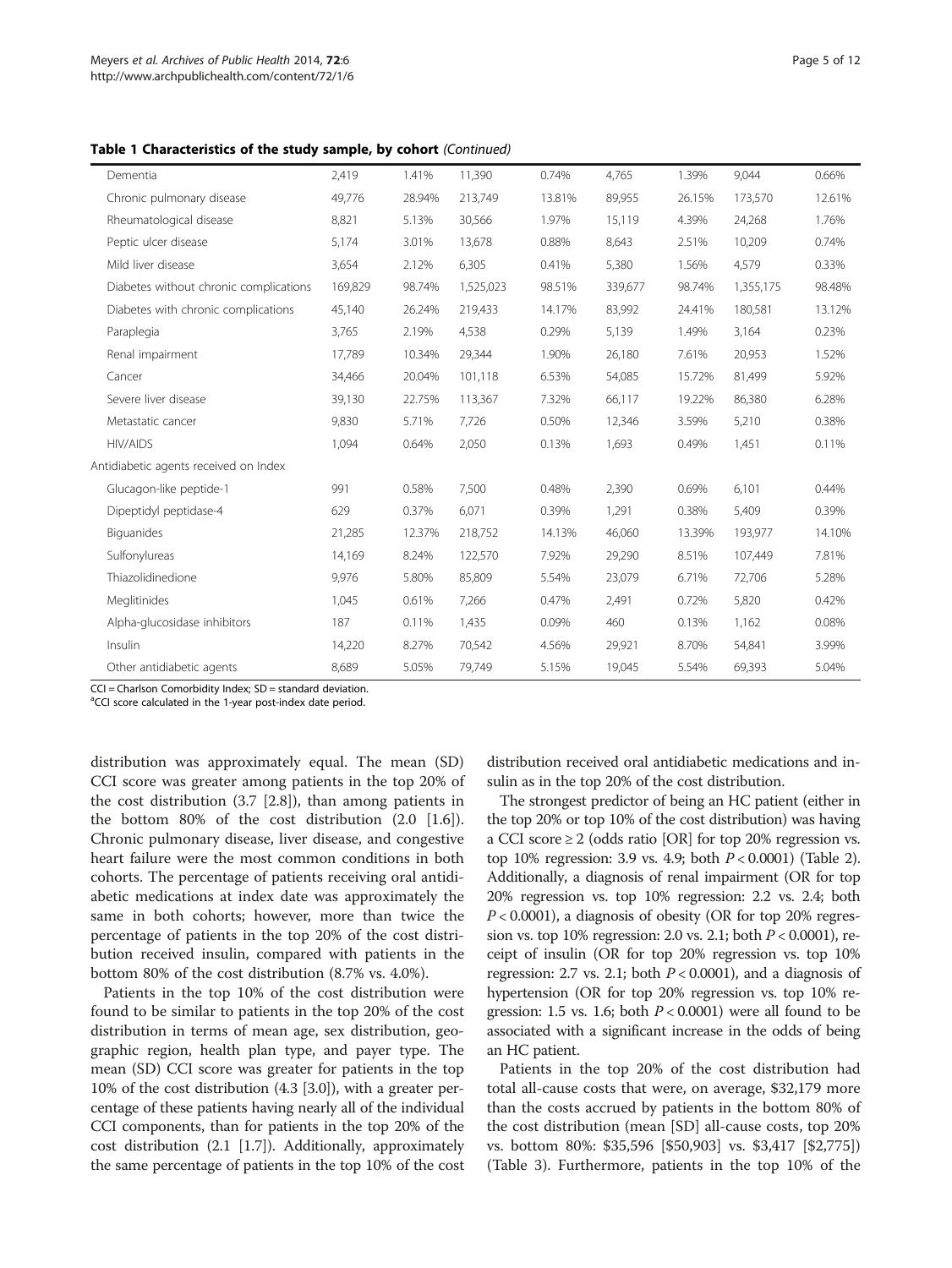| Variable                                                          | Cohort |                                              |         |                            |       |        |                                              |          |  |  |
|-------------------------------------------------------------------|--------|----------------------------------------------|---------|----------------------------|-------|--------|----------------------------------------------|----------|--|--|
|                                                                   |        | Top 10% of all-cause costs                   |         | Top 20% of all-cause costs |       |        |                                              |          |  |  |
|                                                                   |        | Odds ratio Lower 95% Cl Upper 95% Cl P value |         |                            |       |        | Odds ratio Lower 95% CI Upper 95% CI P value |          |  |  |
| Age, in years (vs. 55+ years)                                     |        |                                              |         |                            |       |        |                                              |          |  |  |
| $<$ 35                                                            | 1.128  | 1.098                                        | 1.159   | < 0.0001                   | 1.311 | 1.286  | 1.337                                        | < 0.0001 |  |  |
| 35-44                                                             | 1.063  | 1.043                                        | 1.085   | $< 0.0001$ 1.094           |       | 1.078  | 1.110                                        | < 0.0001 |  |  |
| 45-54                                                             | 1.200  | 1.184                                        | 1.216   | $< 0.0001$ 1.179           |       | 1.167  | 1.191                                        | < 0.0001 |  |  |
| Female (vs. male)                                                 | 1.023  | 1.012                                        | 1.034   | $< 0.0001$ 1.175           |       | 1.165  | 1.184                                        | < 0.0001 |  |  |
| Geographic region (vs. East)                                      |        |                                              |         |                            |       |        |                                              |          |  |  |
| South                                                             | 0.814  | 0.800                                        | 0.827   | $< 0.0001$ 0.763           |       | 0.754  | 0.773                                        | < 0.0001 |  |  |
| Midwest                                                           | 1.166  | 1.150                                        | 1.183   | $< 0.0001$ 1.156           |       | 1.144  | 1.168                                        | < 0.0001 |  |  |
| West                                                              | 1.107  | 1.088                                        | 1.128   | $< 0.0001$ 1.047           |       | 1.033  | 1.062                                        | < 0.0001 |  |  |
| Health plan type (vs. health<br>maintenance organization)         |        |                                              |         |                            |       |        |                                              |          |  |  |
| Preferred provider organization                                   | 1.091  | 1.074                                        | 1.108   | $< 0.0001$ 1.041           |       | 1.029  | 1.054                                        | < 0.0001 |  |  |
| Point of service                                                  | 1.141  | 1.119                                        | 1.163   | $< 0.0001$ 1.080           |       | 1.063  | 1.096                                        | < 0.0001 |  |  |
| Indemnity                                                         | 0.510  | 0.499                                        | 0.521   | $< 0.0001$ 0.608           |       | 0.598  | 0.618                                        | < 0.0001 |  |  |
| Payer type (vs. commercial)                                       |        |                                              |         |                            |       |        |                                              |          |  |  |
| Medicaid                                                          | 1.221  | 1.170                                        | 1.274   | $< 0.0001$ 1.198           |       | 1.157  | 1.239                                        | < 0.0001 |  |  |
| Medicare or Medicare Gap                                          | 1.070  | 1.050                                        | 1.089   | $< 0.0001$ 0.978           |       | 0.964  | 0.992                                        | 0.0024   |  |  |
| Self                                                              | 0.885  | 0.868                                        | 0.902   | $< 0.0001$ 0.967           |       | 0.953  | 0.981                                        | < 0.0001 |  |  |
| Charlson Comorbidity Index<br>score $\geq$ 2 (vs. < 2)            | 4.896  | 4.832                                        | 4.961   | $< 0.0001$ 3.908           |       | 3.873  | 3.944                                        | < 0.0001 |  |  |
| Renal impairment diagnosis<br>(vs. no renal impairment diagnosis) | 2.368  | 2.333                                        | 2.404   | $< 0.0001$ 2.179           |       | 2.150  | 2.208                                        | < 0.0001 |  |  |
| Hypertension diagnosis<br>(vs. no hypertension diagnosis)         | 1.625  | 1.602                                        | 1.648   | $< 0.0001$ 1.519           |       | 1.504  | 1.535                                        | < 0.0001 |  |  |
| Obesity diagnosis<br>(vs. no obesity diagnosis)                   | 2.106  | 2.076                                        | 2.13741 | $< 0.0001$ 2.033           |       | 2.009  | 2.056                                        | < 0.0001 |  |  |
| Antidiabetic treatment<br>(vs. no treatment)                      |        |                                              |         |                            |       |        |                                              |          |  |  |
| Received insulin                                                  | 2.098  | 2.068                                        | 2.128   | $< 0.0001$ 2.744           |       | 2.7142 | 2.775                                        | < 0.0001 |  |  |
| Received oral antidiabetic<br>agents only                         | 1.110  | 1.097                                        | 1.124   | $< 0.0001$ 1.283           |       | 1.271  | 1.294                                        | < 0.0001 |  |  |

<span id="page-5-0"></span>Table 2 Predictors of being an HC T2DM patient, among all patients with T2DM<sup>a</sup>

CI = confidence interval; HC = high cost; T2DM = type 2 diabetes mellitus.

<sup>a</sup>28,100 patients were excluded from the regression analysis because they were missing age, sex, health plan, or payer information.

cost distribution had total all-cause costs that were, on average, \$51,794 more than the costs accrued by patients in the bottom 90% of the cost distribution (i.e., mean [SD] all-cause costs, top 10% vs. bottom 90%: \$56,468 [\$65,604] vs. \$4,674 [\$4,504]. Additionally, all-cause costs for patients in the top 10% of the cost distribution were approximately \$20,872 more than all-cause costs for patients in the top 20% of the cost distribution.

All-cause inpatient visits were responsible for approximately 42% of the difference in all-cause costs between patients in the top 20% and patients in the bottom 80% of the cost distribution, with 55.8% of patients in the top 20% of the cost distribution having at least one all-cause hospitalization and 21.0% of patients having two or more hospitalizations compared with 7.4% of patients in the bottom 80% of the cost distribution having at least one all-cause hospitalization and 1.3% of patients having two or more hospitalizations. Similarly, all-cause inpatient visits were responsible for approximately 47% of the difference in costs between patients in the top 10% and patients in the bottom 90% of the distribution, with 74.2% of patients in the top 10% of the distribution having at least one all-cause hospitalization and 34.4% of patients having two or more hospitalizations, compared with only 10.8% of patients in the bottom 90% of the distribution having at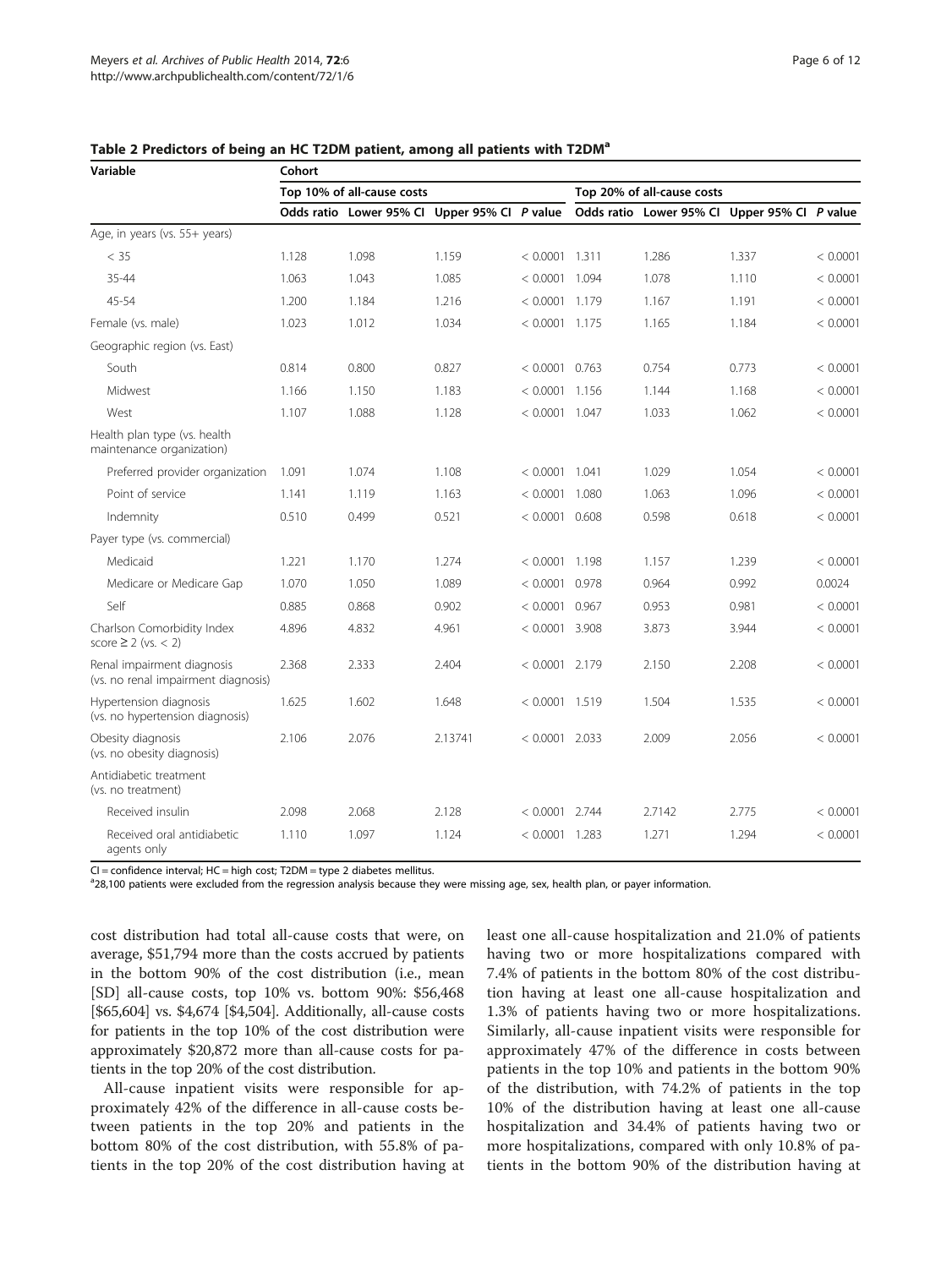|                                         | Cohort   |                  |                     |           |                  |            |                     |           |  |
|-----------------------------------------|----------|------------------|---------------------|-----------|------------------|------------|---------------------|-----------|--|
|                                         |          | Top 10% of costs | Bottom 90% of costs |           | Top 20% of costs |            | Bottom 80% of costs |           |  |
| Inpatient services                      |          |                  |                     |           |                  |            |                     |           |  |
| Had $\geq$ 1 hospital admission (n, %)  | 127,553  | 74.16%           | 166,729             | 10.77%    | 192,070          | 55.83%     | 102,212             | 7.43%     |  |
| Had $\geq$ 2 hospital admissions (n, %) | 59,199   | 34.42%           | 31,289              | 2.02%     | 72,263           | 21.01%     | 18,225              | 1.32%     |  |
| Mean number of admissions (SD)          | 1.44     | (1.62)           | 0.14                | (0.45)    | 0.97             | (1.36)     | 0.09                | (0.37)    |  |
| Mean (SD) inpatient days <sup>a</sup>   | 13.81    | (24.88)          | 7.07                | (39.57)   | 11.65            | (22.04)    | 6.89                | (49.31)   |  |
| Mean (SD) total costs                   | \$24,766 | (548, 149)       | \$427               | (51,739)  | \$13,618         | (535,945)  | \$171               | (5805)    |  |
| SNF stays                               |          |                  |                     |           |                  |            |                     |           |  |
| Had $\geq$ 1 SNF admission (n, %)       | 10,410   | 6.05%            | 8,987               | 0.58%     | 14,047           | 4.08%      | 5,350               | 0.39%     |  |
| Mean number of SNF admissions (SD)      | 0.10     | (0.49)           | 0.01                | (0.14)    | 0.07             | (0.41)     | 0.01                | (0.10)    |  |
| Mean (SD) SNF days <sup>a</sup>         | 33.70    | (44.70)          | 48.52               | (203.18)  | 42.75            | (135.81)   | 34.84               | (157.98)  |  |
| Mean (SD) total costs                   | \$525    | (53,532)         | \$20                | (5389)    | \$323            | (52,612)   | \$7                 | (5180)    |  |
| ED visits                               |          |                  |                     |           |                  |            |                     |           |  |
| Had $\geq$ 1 ED visit (n, %)            | 103,348  | 60.08%           | 355,475             | 22.96%    | 183,931          | 53.47%     | 274,892             | 19.98%    |  |
| Mean number of ED visits (SD)           | 5.31     | (14.32)          | 1.29                | (4.60)    | 4.26             | (11.65)    | 1.05                | (3.90)    |  |
| Mean (SD) total costs                   | \$888    | (52,283)         | \$136               | (5505)    | \$659            | (51,791)   | \$99                | (5370)    |  |
| Office visits                           |          |                  |                     |           |                  |            |                     |           |  |
| Had $\geq$ 1 office visit (n, %)        | 168,403  | 97.91%           | 1,505,071           | 97.22%    | 336,935          | 97.94%     | 1,336,539           | 97.13%    |  |
| Mean number of office visits (SD)       | 26.00    | (20.97)          | 12.72               | (12.11)   | 23.73            | (19.25)    | 11.62               | (10.86)   |  |
| Mean (SD) total costs                   | \$5,827  | (513,092)        | \$1,155             | (51,440)  | \$4,246          | (59, 562)  | \$967               | (51,098)  |  |
| Pharmacy                                |          |                  |                     |           |                  |            |                     |           |  |
| Had $\geq$ 1 prescription (n, %)        | 150,474  | 87.48%           | 1,225,785           | 79.18%    | 302,929          | 88.06%     | 1,073,330           | 78.00%    |  |
| Mean number of prescriptions (SD)       | 53.72    | (44.11)          | 27.99               | (28.83)   | 50.37            | (41.21)    | 25.61               | (26.56)   |  |
| Mean (SD) total costs                   | \$4,854  | (512,486)        | \$1,428             | (52, 162) | \$4,190          | (59,270)   | \$1,166             | (\$1,660) |  |
| Outpatient hospital visits              |          |                  |                     |           |                  |            |                     |           |  |
| Had $\geq$ 1 outpatient visit (n, %)    | 131,885  | 76.68%           | 844,910             | 54.58%    | 257,619          | 74.89%     | 719,176             | 52.26%    |  |
| Mean number of outpatient visits (SD)   | 43.33    | (82.58)          | 9.15                | (20.37)   | 32.64            | (65.27)    | 7.55                | (16.13)   |  |
| Mean (SD) total costs                   | \$8,763  | (522, 823)       | \$767               | (51,816)  | \$5,807          | (\$16,625) | \$507               | (\$1,136) |  |
| Laboratory services                     |          |                  |                     |           |                  |            |                     |           |  |
| Had $\geq$ 1 laboratory service (n, %)  | 92,529   | 53.79%           | 655,781             | 42.36%    | 178,840          | 51.99%     | 569,470             | 41.39%    |  |
| Mean number of laboratory services (SD) | 13.13    | (30.85)          | 5.50                | (11.32)   | 10.72            | (24.64)    | 5.15                | (10.57)   |  |
| Mean (SD) total costs                   | \$247    | ( \$810)         | \$75                | (5210)    | \$194            | (5630)     | \$66                | (5179)    |  |
| OOP services                            |          |                  |                     |           |                  |            |                     |           |  |
| Had $\geq$ 1 OOP services (n, %)        | 153,936  | 89.50%           | 834,883             | 53.93%    | 293,499          | 85.31%     | 695,320             | 50.53%    |  |
| Mean number of OOP services (SD)        | 46.30    | (95.37)          | 8.49                | (22.41)   | 34.05            | (75.59)    | 6.82                | (16.91)   |  |
| Mean (SD) total costs                   | \$10,598 | (529, 858)       | \$666               | (51,633)  | \$6,559          | (521, 633) | \$434               | (\$1,016) |  |
| Total health care utilization           |          |                  |                     |           |                  |            |                     |           |  |
| Had $\geq$ 1 medical encounter (n, %)   | 172,004  | 100.00%          | 1,548,037           | 100.00%   | 344,019          | 100.00%    | 1,376,022           | 100.00%   |  |
| Mean number of encounters (SD)          | 189.33   | (150.55)         | 65.29               | (51.82)   | 156.81           | (123.32)   | 57.92               | (42.74)   |  |
| Mean (SD) total costs                   | \$56,468 | (565,604)        | \$4,674             | (54, 504) | \$35,596         | (550,903)  | \$3,417             | (52,775)  |  |

## <span id="page-6-0"></span>Table 3 Summary of overall health care utilization and costs during the 12-month follow-up period, by cohort

 $ED =$  emergency department; OOP = other outpatient;  $SD =$  standard deviation;  $SNF =$  skilled nursing facility.

<sup>a</sup>Mean inpatient and SNF days estimated among only those patients with at least 1 unique admission.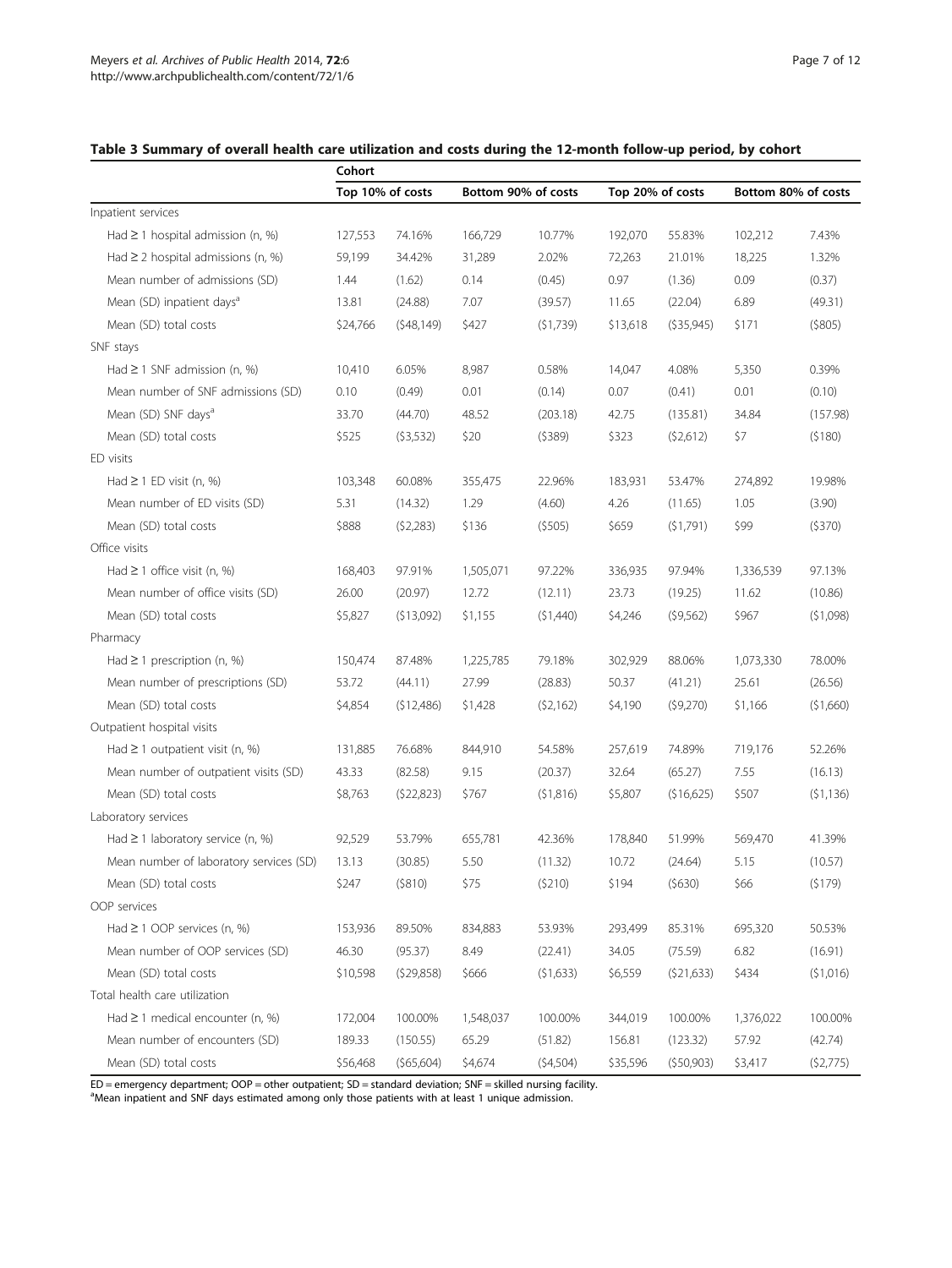least one all-cause hospitalization and 2.0% of patients having two or more hospitalizations.

All-cause outpatient hospital visits contributed to approximately 16.5% of the difference in costs between patients in the top 20% and patients in the bottom 80% of the cost distribution, with 74.9% of patients in the top 20% of the cost distribution having at least one all-cause outpatient hospital visit compared with 52.3% of patients in the bottom 80% of the cost distribution. Outpatient hospital visits had a similar contribution to the difference in costs between patients in the top 10% and patients in the bottom 90% of the cost distribution. Specifically, all-cause outpatient hospital visits contributed to approximately 15.4% of the difference in all-cause costs between patients in the top 10% of the cost distribution and patients in the bottom 90% of the cost distribution, with 76.7% of patients in the top 10% of the cost distribution having at least one all-cause outpatient hospital visit, compared with 54.6% of patients in the bottom 90% of the all-cause cost distribution.

All-cause prescription fills and all-cause office visits contributed to 9.4% and 10.2% of the difference in allcause costs among patients in the top 20% and bottom 80%, respectively, of the cost distribution. All-cause prescription fills and all-cause office visits contributed to 6.6% and 9.0% of the difference among patients in the top 10% and bottom 90%, respectively, of the cost distribution. However, patients in both the top 20% and top 10% of the cost distribution filled approximately twice as many prescriptions and had almost double the number of physician office visits, compared with patients in the bottom 80% and bottom 90% of the cost distribution (top 20% vs. bottom 80%: 50.4 vs. 25.6 prescription fills; 23.7 vs. 11.6 office visits: top 10% vs. bottom 90%: 53.7 vs. 28.0 prescription fills; 26.0 vs. 12.7 office visits).

Health care costs related to T2DM were, on average, \$2,977 more for patients in the top 20% of the cost distribution than for patients in the bottom 80% of the cost distribution and \$4,136 more for patients in the top 10% of the cost distribution than for patients in the bottom 90% of the cost distribution (Table [4](#page-8-0)). Mean (SD) T2DMrelated costs among patients in the top 20% of the cost distribution were \$3,780 (\$8,530), which represented 10.6% of all-cause costs; T2DM-related costs among patients in the bottom 80% of the cost distribution were \$803 (\$1,065), which represented 23.5% of all-cause costs. Similarly, mean (SD) T2DM-related costs among patients in the top 10% of the cost distribution were \$5,121 (\$11,575), which represented 9.1% of all-cause costs; T2DM-related costs among patients in the bottom 90% of the cost distribution were \$985 (\$1,469), which represented 21.1% of all-cause costs. Unlike all-cause costs, the biggest difference in T2DMrelated costs between patients in the top 20% and 10% and patients in bottom 80% and 90% of the cost distribution was outpatient hospital visits, which accounted for ap-

proximately 25% of the cost difference in both groups. The entire T2DM population included in this study  $(N = 1,720,041)$  accrued all-cause costs of approximately \$17 billion (Figures [1](#page-9-0) and [2](#page-9-0)). The top 10% of patients accrued costs of more than \$9.7 billion, which represented more than 57% of the costs accrued by this population. The top 20% of patients accrued costs of more than \$12 billion, which represented more than 72% of the costs accrued by this population. In the overall population of patients, over \$2.4 billion of the total all-cause costs could be directly linked to T2DM (i.e., 14.2% of all-cause costs accrued by this population were attributable directly to T2DM). The top 10% of patients accrued T2DM-related costs of \$880 million, which represented 36.6% of the total T2DM-related costs, while the top 20% of patients accrued T2DM-related costs of \$1.3 billion, which represented 54.1% of the total T2DM-related costs.

## **Discussion**

This study examined patients with T2DM in a large, managed care population and quantified differences in health care costs by categories of cost distributions. Patients were identified as being HC if their total care costs fell in the top 10% or the top 20% of the total cost distribution. Patients in the top 10% of the total cost distribution accrued annual per-patient health care costs that were on average \$50,000 more than the annual perpatient health care costs accrued by patients in the bottom 90% of the total cost distribution. Similarly, patients in the top 20% of the total cost distribution accrued annual per-patient health care costs that were over \$32,000 more than the annual per-patient health care costs accrued by patients in the bottom 80% of the total cost distribution. Multivariable logistic regression models found that patients were significantly more likely to be in the top 10% or the top 20% of the total cost distribution if they had a CCI score ≥ 2; had received a diagnosis of renal impairment, obesity, or hypertension; or were treated with insulin.

Data drawn from the Medical Expenditure Panel Survey have previously shown that a small percentage of patients typically account for a large percentage of health care costs. Specifically, using data from 1999, the survey found that, in the general community population, more than half of the total health care spending was accrued by only 5% of the population [\[16\]](#page-11-0). The Olin study supports the rule of thumb that 20% of patients consume 80% of health care resources. Additionally, Conwell and Cohen, using data from a 2002 US noninstitutionalized population, found that exactly 20% of patients accrued 80% of costs [[14](#page-11-0)]. Similarly, we found that patients in the top 20% of the total cost distribution accrued costs of \$12.2 billion annually, which represented 72% of the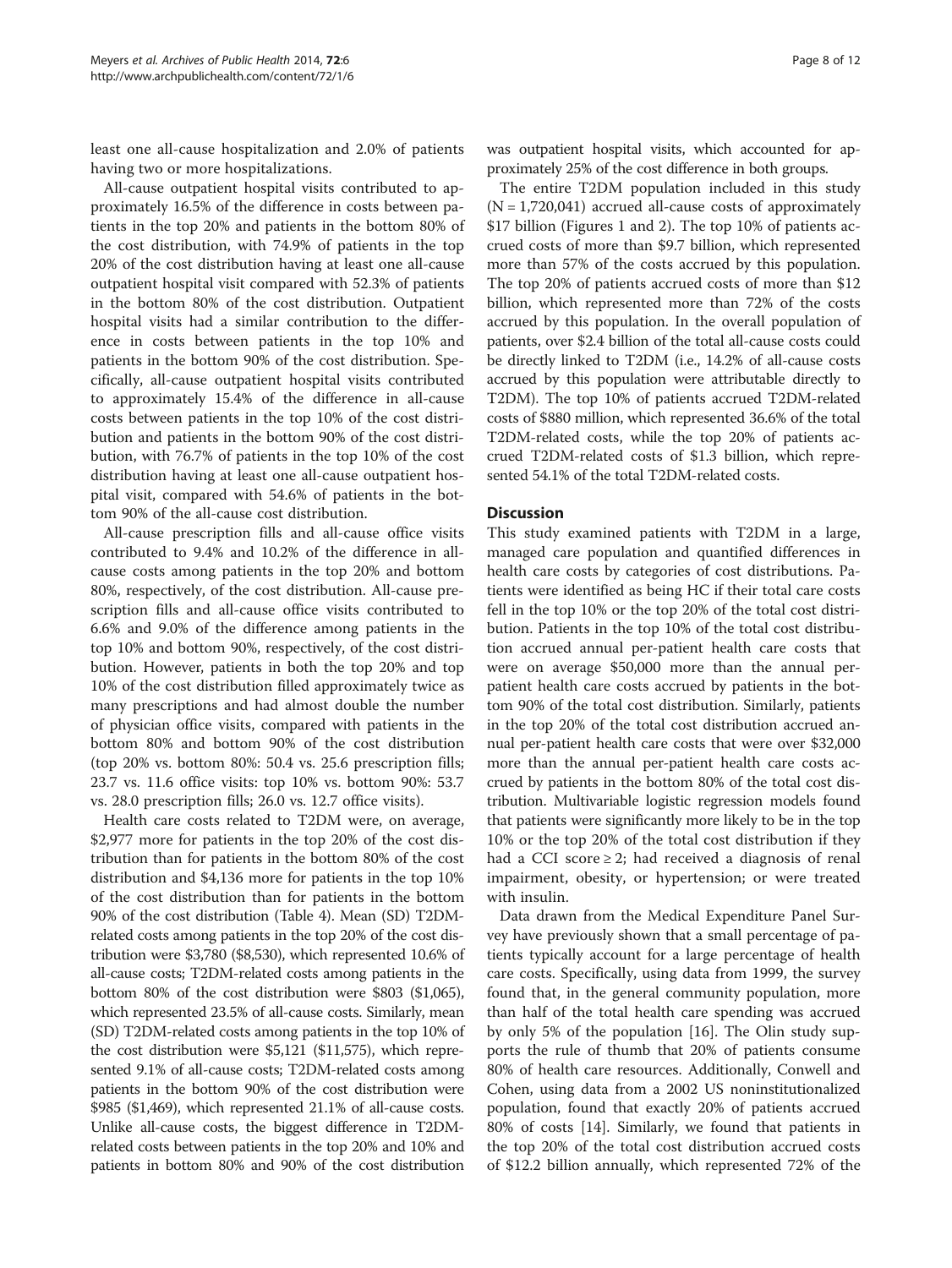|                                                | Cohort  |                  |                     |          |                  |          |                     |           |  |
|------------------------------------------------|---------|------------------|---------------------|----------|------------------|----------|---------------------|-----------|--|
|                                                |         | Top 10% of costs | Bottom 90% of costs |          | Top 20% of costs |          | Bottom 80% of costs |           |  |
| Diabetes-related inpatient stays               |         |                  |                     |          |                  |          |                     |           |  |
| Had $\geq$ 1 hospital admission (n, %)         | 30,310  | 17.62%           | 27,729              | 1.79%    | 41,220           | 11.98%   | 16,819              | 1.22%     |  |
| Mean number of hospital admissions (SD)        | 0.23    | (0.60)           | 0.02                | (0.15)   | 0.15             | (0.48)   | 0.01                | (0.12)    |  |
| Mean (SD) inpatient days <sup>a</sup>          | 6.93    | (10.48)          | 4.29                | (7.60)   | 6.28             | (9.68)   | 4.17                | (8.16)    |  |
| Mean costs (SD)                                | \$677   | (55,515)         | \$20                | (5331)   | \$387            | (53,953) | \$10                | (5194)    |  |
| Diabetes-related SNF stays (n, %)              |         |                  |                     |          |                  |          |                     |           |  |
| $Had \geq 1$ SNF admission                     | 1,802   | 1.05%            | 1,405               | 0.09%    | 2,468            | 0.72%    | 739                 | 0.05%     |  |
| Mean number of SNF admissions (SD)             | 0.01    | (0.14)           | 0.00                | (0.04)   | 0.01             | (0.12)   | 0.00                | (0.03)    |  |
| Mean (SD) SNF days <sup>d</sup>                | 12.96   | (31.56)          | 22.29               | (139.07) | 17.53            | (105.76) | 15.41               | (43.85)   |  |
| Mean costs (SD)                                | \$14    | (5424)           | \$1                 | (576)    | \$9              | (5332)   | \$0                 | (537)     |  |
| Diabetes-related ED visits                     |         |                  |                     |          |                  |          |                     |           |  |
| Had $\geq$ 1 ED visit (n, %)                   | 39,813  | 23.15%           | 132,909             | 8.59%    | 70,699           | 20.55%   | 102,023             | 7.41%     |  |
| Mean number of ED visits (SD)                  | 1.36    | (5.88)           | 0.38                | (2.37)   | 1.14             | (5.03)   | 0.31                | (2.07)    |  |
| Mean costs (SD)                                | \$232   | (51,003)         | \$42                | (5277)   | \$182            | (5825)   | \$31                | (5204)    |  |
| Diabetes-related office visits                 |         |                  |                     |          |                  |          |                     |           |  |
| Had $\geq$ 1 office visit (n, %)               | 137,104 | 79.71%           | 1,273,378           | 82.26%   | 277,094          | 80.55%   | 1,133,388           | 82.37%    |  |
| Mean number of office visits (SD)              | 4.28    | (4.59)           | 3.42                | (3.32)   | 4.23             | (4.39)   | 3.33                | (3.18)    |  |
| Mean costs (SD)                                | \$469   | (51,290)         | \$245               | (5357)   | \$424            | (51,002) | \$228               | (5314)    |  |
| Diabetes-related pharmacy                      |         |                  |                     |          |                  |          |                     |           |  |
| Had $\geq$ 1 prescription (n, %)               | 107,729 | 62.63%           | 818,451             | 52.87%   | 219,248          | 63.73%   | 706,932             | 51.38%    |  |
| Mean number of prescriptions (SD)              | 6.98    | (8.57)           | 5.49                | (7.72)   | 7.29             | (8.78)   | 5.22                | (7.51)    |  |
| Mean costs (SD)                                | \$636   | (51,660)         | \$356               | (5806)   | \$702            | (51,511) | \$304               | (5694)    |  |
| Diabetes-related outpatient hospital visits    |         |                  |                     |          |                  |          |                     |           |  |
| Had $\geq$ 1 outpatient visit (n, %)           | 69,070  | 40.16%           | 411,072             | 26.55%   | 131,277          | 38.16%   | 348,865             | 25.35%    |  |
| Mean number of outpatient visits (SD)          | 6.18    | (18.89)          | 2.46                | (7.63)   | 5.23             | (16.47)  | 2.23                | (6.49)    |  |
| Mean (SD) total costs                          | \$1,204 | (55, 433)        | \$145               | (5652)   | \$849            | (54,007) | \$101               | (5408)    |  |
| Diabetes-related laboratory services           |         |                  |                     |          |                  |          |                     |           |  |
| Had $\geq$ 1 laboratory service (n, %)         | 51,096  | 29.71%           | 439,858             | 28.41%   | 101,715          | 29.57%   | 389,239             | 28.29%    |  |
| Mean number of laboratory services (SD)        | 3.52    | (9.92)           | 2.76                | (6.48)   | 3.35             | (8.82)   | 2.71                | (6.32)    |  |
| Mean (SD) total costs                          | \$48    | (5204)           | \$29                | (590)    | \$43             | (5169)   | \$28                | $($ \$85) |  |
| Diabetes-related OOP services                  |         |                  |                     |          |                  |          |                     |           |  |
| Had $\geq$ 1 OOP service (n, %)                | 80,576  | 46.85%           | 414,844             | 26.80%   | 147,877          | 42.99%   | 347,543             | 25.26%    |  |
| Mean number of OOP services (SD)               | 8.11    | (24.22)          | 2.29                | (7.32)   | 6.33             | (19.66)  | 2.01                | (6.09)    |  |
| Mean costs (SD)                                | \$1,842 | (57, 754)        | \$147               | (5659)   | \$1,182          | (55,634) | \$100               | (5398)    |  |
| Diabetes-related total health care utilization |         |                  |                     |          |                  |          |                     |           |  |
| Had $\geq$ 1 medical encounter (n, %)          | 168,326 | 97.86%           | 1,541,265           | 99.56%   | 338,383          | 98.36%   | 1,371,208           | 99.65%    |  |
| Mean number of encounters (SD)                 | 30.68   | (37.16)          | 16.83               | (16.26)  | 27.72            | (31.67)  | 15.84               | (14.58)   |  |
| Mean costs (SD)                                | \$5,121 | (511,575)        | \$985               | (51,469) | \$3,780          | (58,530) | \$803               | (\$1,065) |  |

<span id="page-8-0"></span>Table 4 Summary of diabetes-related health care utilization and costs during the 12-month follow-up period, by cohort

ED = emergency department; OOP = other outpatient; SD = standard deviation; SNF = skilled nursing facility.<br><sup>a</sup>Mean inpatient and SNF days estimated among only patients with at least 1 unique admission.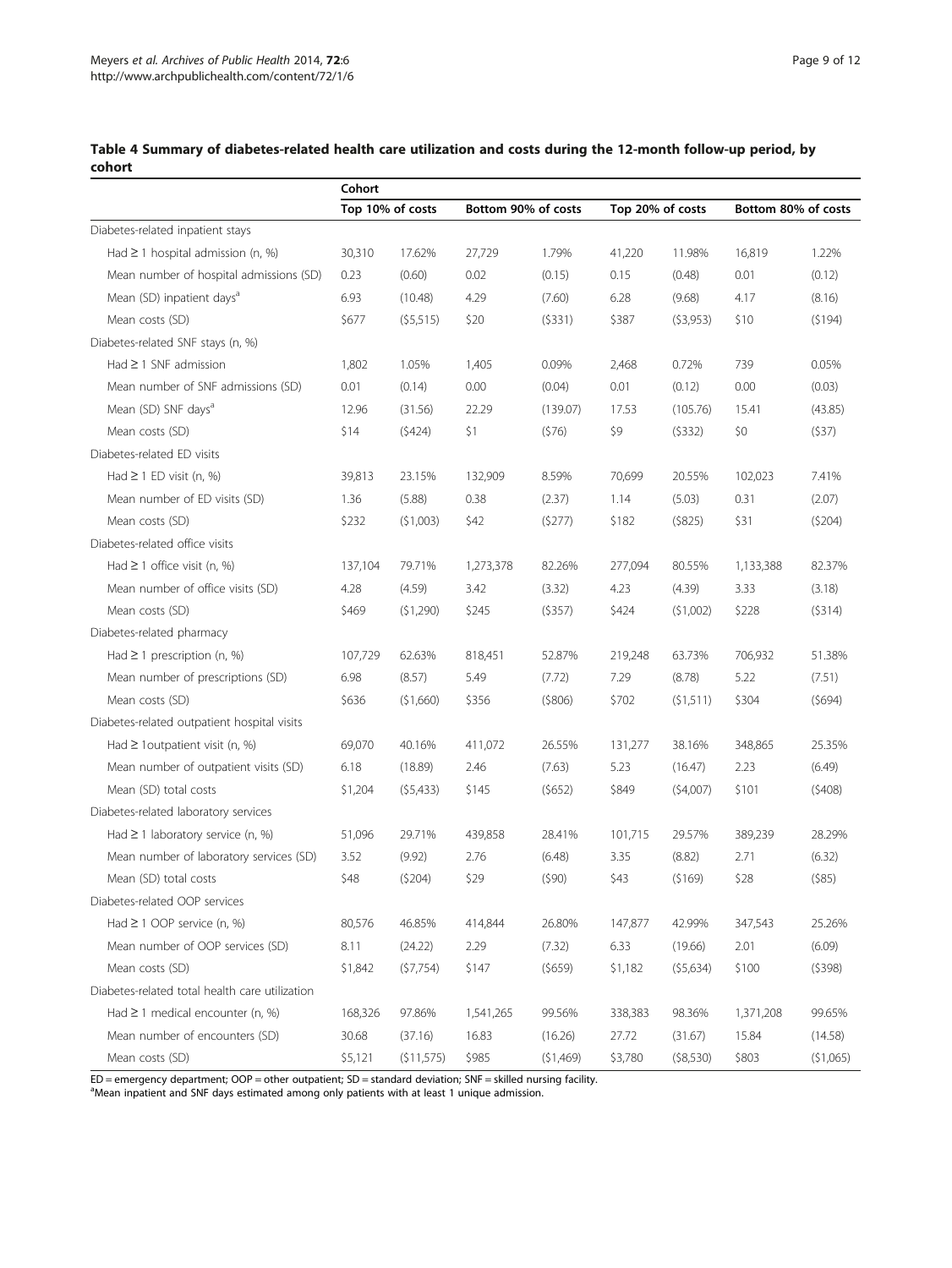<span id="page-9-0"></span>

total costs accrued by the T2DM population. Additionally, we found that patients in the top 10% of the total cost distribution accrued costs of \$9.7 billion annually, which represented 57% of the total costs accrued by the T2DM population.

This study used methodology similar to the approach described by Etemad and McCollam in an article examining predictors of HC managed care patients with acute coronary syndrome [\[13\]](#page-11-0). Etemad and McCollam identified patients with newly onset acute coronary syndrome and assessed these patients' health care costs over 12 months after disease onset. The authors classified patients as being HC if the patients accrued costs in the top 20% of the population; multivariable regression analyses were estimated to assess predictors of being an HC patient. Similar to our study, many of the factors associated with being an HC patient in the Etemad analysis were nonmodifiable comorbidities such as hypertension, diabetes, or pulmonary disease.

Etemad and McCollam also observed that an initial hospitalization for acute coronary syndrome had costs that were equal to nearly two-thirds of the costs accrued in the entire year following hospital discharge. Although our study used a slightly different methodology (we

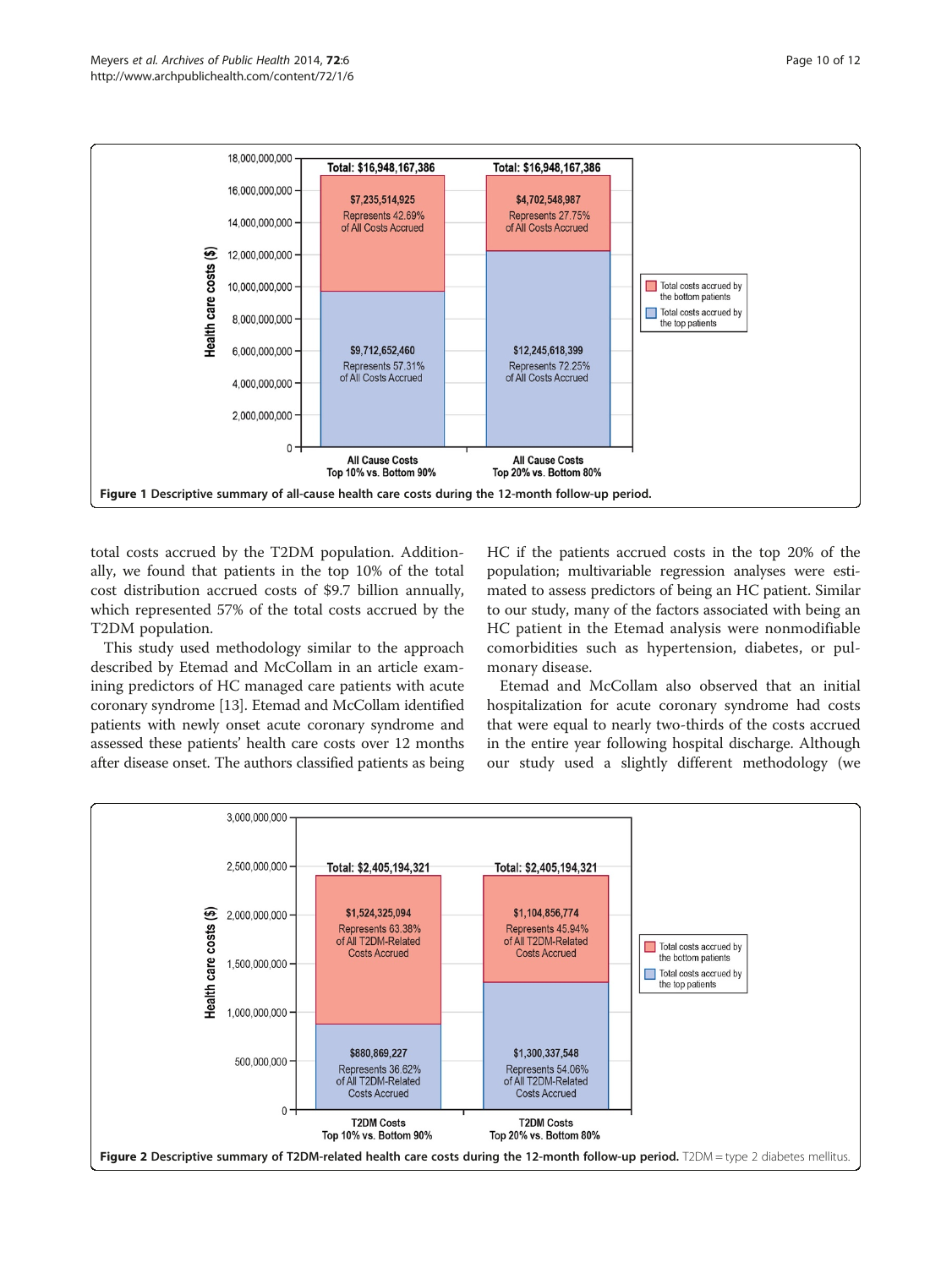examined all inpatient stays vs. a single initial inpatient stay) to that of Etemad and McCollam, we found that approximately 40% of the health care costs accrued in HC patients were associated with inpatient visits.

Hartmann [\[17](#page-11-0)] examined patients in the top decile of health care spending, using German health insurance information. Consistent with our analysis, Hartmann found that the highest health care expenses for patients were incurred in the inpatient sector, with over 80% of all HC patients having at least one hospital admission (compared with 74.2% in our analysis) [\[17\]](#page-11-0). Additionally, Hartmann [[17](#page-11-0)] found that the reasons for the hospitalization differed based on patient age and sex, which further highlights the facts that HC patients require care tailored to their unique situation and that no single intervention exists that will reduce health care costs among all patients.

A previous study examining Medicare patients with T2DM found that interventions aimed at diabetes have not differed based on comorbid illness burden [\[18](#page-11-0)]. Our analysis found that patients with a higher comorbidity burden and more concomitant conditions were significantly more likely to be HC. Therefore, from the perspective of a payer, one practical implication of the present analysis is that it may make sense to provide those patients who have the most comorbidities and concomitant conditions (i.e., those patients who are at the greatest risk of being HC) with additional patient care tailored at treating the comorbidity or concomitant condition (e.g., weight loss programs for obese patients).

Sensitivity analyses were conducted, examining the 926,180 patients who received an antidiabetic medication (i.e., either an oral antidiabetic or insulin). In this subpopulation of treated T2DM patients, those with costs greater than \$22,646 comprised the top 10th percentile (vs. \$20,528 in the overall T2DM population), while patients with costs greater than \$12,349 comprised the top 20th percentile (vs. \$10,901 in the overall T2DM population). We found that there were no differences in patient demographics between the overall study sample and those patients who received antidiabetic medication. Predictors of being an HC T2DM patient were the same for the treated and overall T2DM populations. Specifically, in the treated T2DM population, having a CCI score greater than or equal to 2 was the strongest predictor of being an HC patient (OR =  $4.862$ ;  $P < 0.001$ ), followed by a renal impairment diagnosis (OR =  $2.369$ ;  $P < 0.001$ ), an obesity diagnosis (OR = 1.991;  $P < 0.001$ ), or receipt of insulin (OR = 1.897;  $P < 0.001$ ). Treated patients in the top 10% of the cost distribution accrued approximately \$53,917 more in health care costs versus treated patients in the bottom 90% of the cost distribution (vs. \$51,794 more in costs in the overall T2DM population), with the largest difference in costs attributable to inpatient stays. Additionally, treated patients in the top 10% of the cost distribution accrued costs of over \$5.5 billion, which represented 54.1% of all costs accrued by the treated T2DM population (vs. 57.3% among all T2DM patients). Treated patients in the top 20% of the cost distribution accrued costs of over \$7.0 billion, which represented 69.0% of all costs accrued by the treated T2DM population (vs. 72.3% among all T2DM patients).

This study has several limitations common to most retrospective database studies. First, it was not possible to confirm diagnoses for T2DM, renal impairment, hypertension, or obesity. No laboratory data were available to further assess the level of renal impairment, and no information was available in the database regarding patients' height or weight. Thus, rates of obesity and renal impairment reported in the analysis are likely underestimated. Additionally, no information was available regarding blood glucose or glycated hemoglobin values, so the effect of glucose control on costs could not be assessed. Logistic regression model specifications were limited to the data available, and additional predictors of being an HC patient may exist (e.g., increased glycated hemoglobin value). Because this study used retrospective administrative claims, it was not feasible to assess the effect of an intervention (e.g., change in diabetes medication) on costs. Further, because our study used data from a managed care population, results may not be applicable to Medicaid, Medicare, or uninsured patients.

The goal of this study was to provide payers with a means of identifying patients who are at increased risk for becoming HC, using real-world data. Once these patients are identified, personalized interventions could be developed that may decrease the likelihood of the patient becoming HC. Interventions might include extra office visits for comorbid conditions, structured weight loss programs, or increased pharmacotherapy for glucose control. Economic evaluations to examine the cost-benefit structure of developing such interventions would be informative.

## Conclusions

This study examined health care resource utilization and costs in a large, real-world, managed care population. In conclusion, it was found that patients with T2DM who make up the top 10% of a cost distribution for T2DM accrue, on average, 12 times more total annual health care costs than patients who make up the bottom 90% of the cost distribution. Further, T2DM patients who make up the top 20% of the cost distribution accrue, on average, 11 times more health care costs than patients who make up the bottom 80% of the cost distribution. Obesity and progression to insulin were found to predict the odds of being an HC patient and are two modifiable factors for T2DM patients. Further research is needed to explore potential interventions to reduce the likelihood